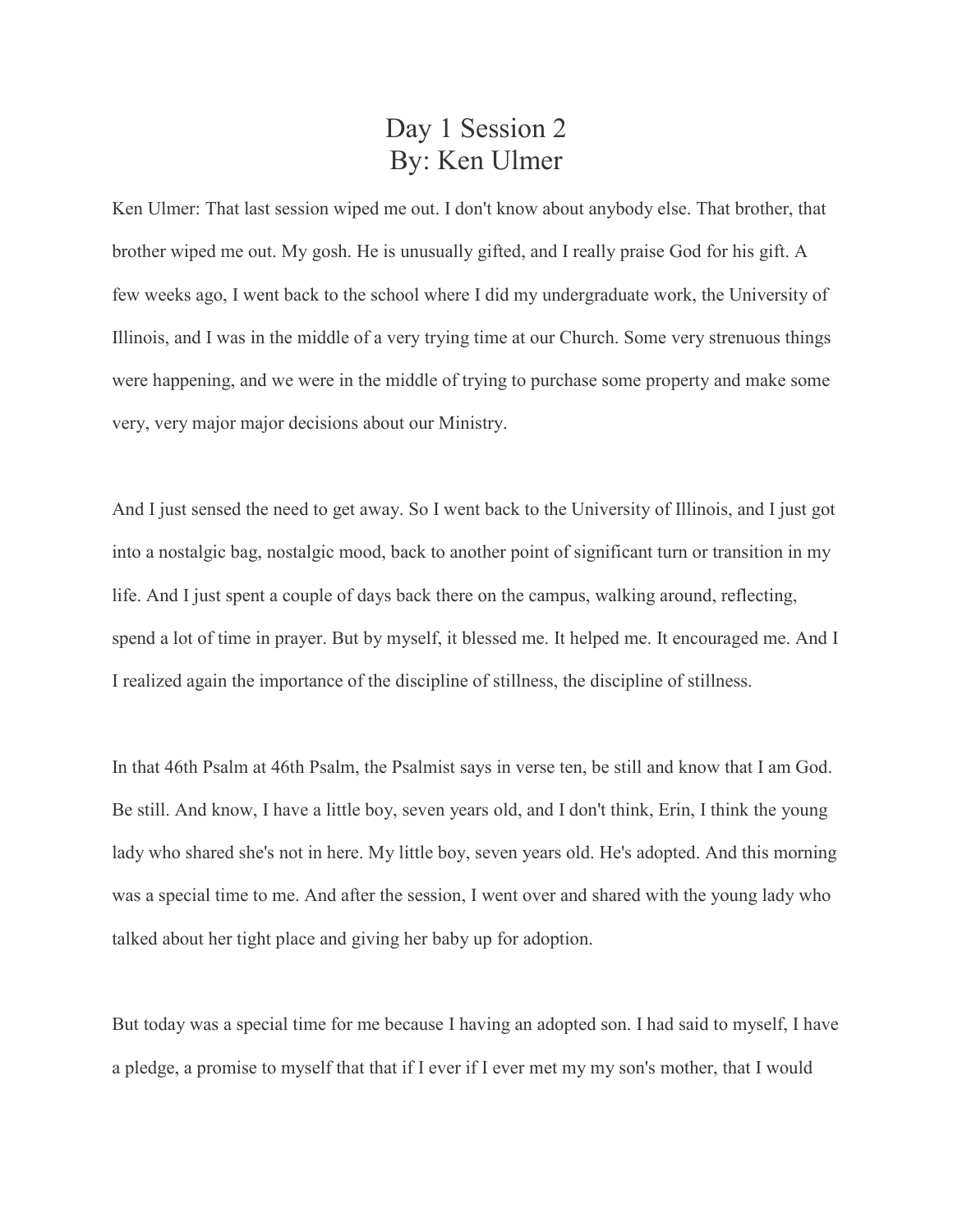thank her, and I may never get a chance to do that. And so today I wanted to thank the sister who gave that testimony. I want to thank her in place of my son's mom and say to her, maybe in place of the parents of her child, thank you.

That's kind of a side issue to lead me in saying something about my son, who who is seven and who needs a lot of prayer. Matter of fact, I need a lot of prayer. My wife needs a lot of prayer. Anyone that he ever meets needs a lot of prayer. If you ever meet him, you need a lot of prayer. He's a seven year old wrecking crew could demolish this whole building in a single bound. He could just destroy it. He's seven years old and he was talking to him a while back.

And and actually, he was trying to tell me something. He was trying to tell me something. And he said to me, dad, you're not, and he talks with his hand, he said, you're not listening, you're not listening. I'm trying to tell you something. You're not listening. He said daddy you need to take a chill pill. He said, Daddy, I'm trying to tell you something. I'm trying to tell you something. You're not listening to me. You need to take a chill pill. A chill pill. A chill pill.

And you need to chill. I have two daughters, two daughters, both students at UCLA and a while back, they have this little thing that always said that you need to chill, chill, chill, chill. That's kind of what the Psalmist is saying right here in this passage. That's what God is saying to some of you today. What you need most of all is a chill pill. You need a chill. Be still. Be still. The Psalmist says, be still. Let go. Release. Stop holding chill. You know one of the things that I fear most for you.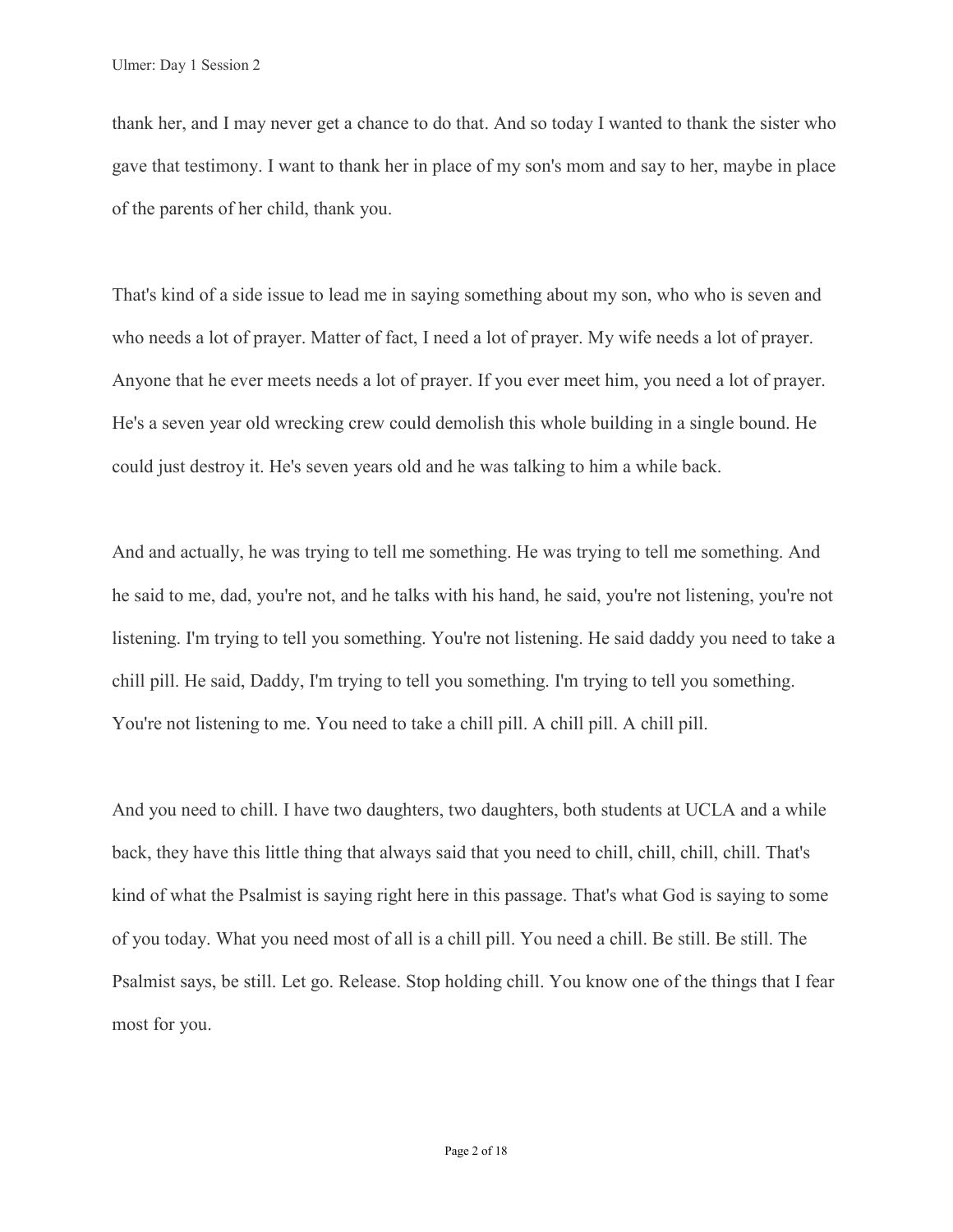I fear most for you as a student in a Christian school, one of the things that I fear most for those of you who maybe in seminary. One of the things that I fear most for you is that you would spend years of your life on this campus learning about God and still miss God. I fear for you. I have a concern. I don't want that to happen to you. I don't want you to spend all this time learning about God and miss God. It is as though the enemy.

It is as though the enemy Satan has devised a very effective weapon against believers. And I believe one of his most effective weapons against us is to encourage us, allow us, push us in being so busy for God that we miss God. So busy learning about God that we miss God. So busy working for God that we miss God. So busy trying to do things for God that we miss him. The Psalmist says, Slow down. Stop. Be still. Let go. Release. Relax. Stop right there. Take a chill pill.

That's hard to do. That's hard to do. To make a practice of the discipline of stillness. It's difficult to do. I want to acknowledge that that's a difficult thing to do for you as you're going back and forth to class as you're in between classes as you're studying, as you're preparing for this class, that test, writing this paper, writing that paper as you're busy trying to make a life. I acknowledge that that very, very difficult sometimes. And yet it is as important as it is difficult.

The Psalmist says, be still. It's almost as though he says, back off, back off, get a bigger picture, regain the proper perspective. Get a true feeling for where you are right now. Be still and know. Listen. Be still, he says. And know, know, that word know means know by observation. Know, he's saying this. Back off. He's saying this. Back off and look around, pull out to a wide shot and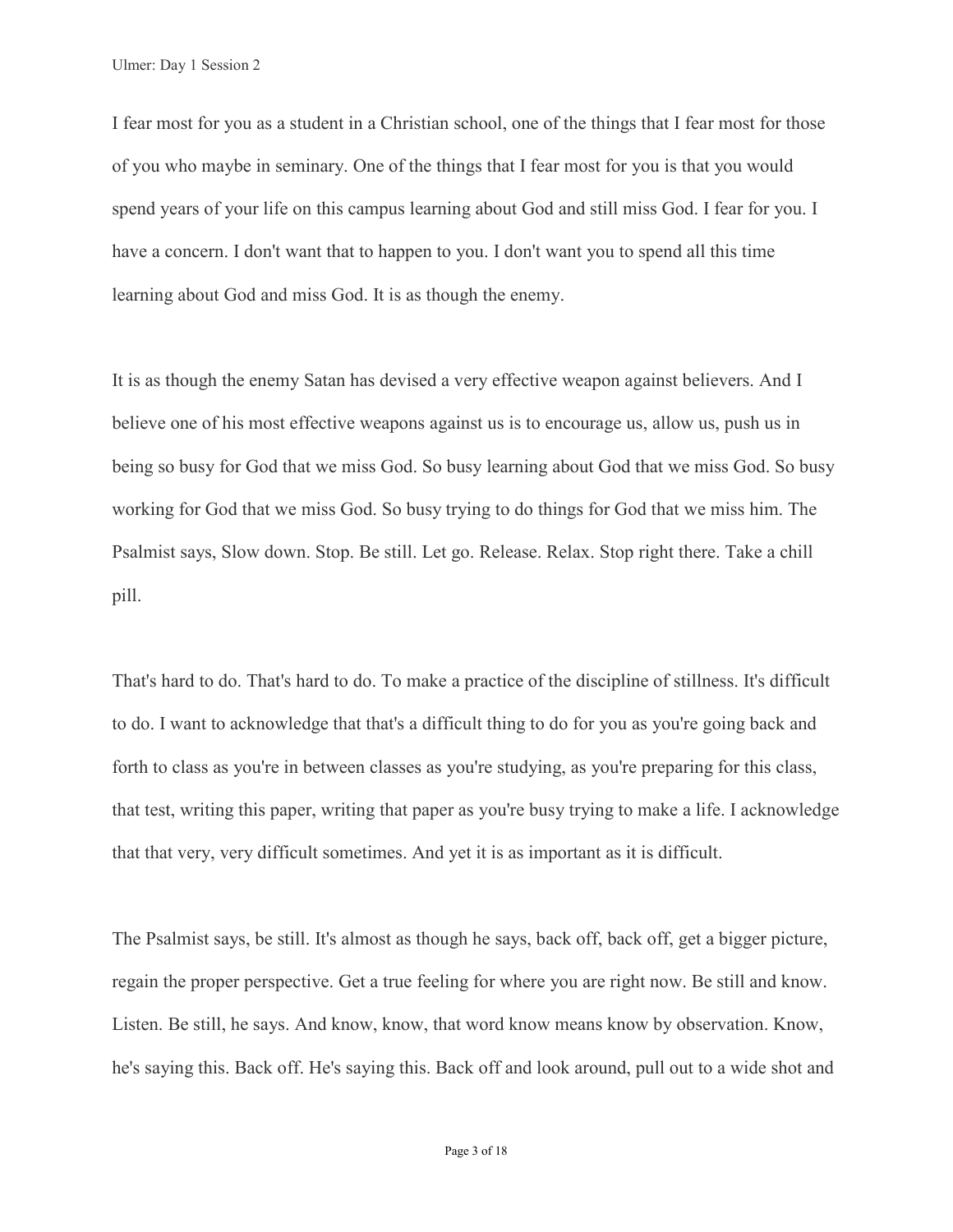get a wide perspective. A broader perspective of what God is doing. Believe it or not, there really is.

There really is. There really is a world beyond what's happening in your world. I know when you got that deadline in that paper and that test is like the world evidently has stopped because of what's happening in your life right now. But believe it or not, there is a bigger world out there. And whatever you're doing is a part of a larger context. And so God says, be still. Back off, look around, observe and realize something. Realize he says this and know. First of all, God's person, God's person.

He says, know, that I am. Be still and know that I am God. Know that I am God. Be still and know I, know I. Know God. When Moses, when Moses was commissioned to go down and deliver the people from Egypt, Moses said now Lord now who should I tell them sent me? And God says, Well, just give them my name. And he said, What's your name? And God said, tell them I am sent you. I am I am. God says know that I am. Know, I know God.

Know, God not just know about it, but know, that God is the God who says I am. Here's where we are. Back off, be still. Look around, get a bigger perspective, get the big picture and know that I am. Know that God says I am. That's his name. I am that's his eternal name. I am God says know that I am know. He wants you to know that he am because the world says that he ain't. We live in a world that says he ain't. God says he wants you to know that he am notice.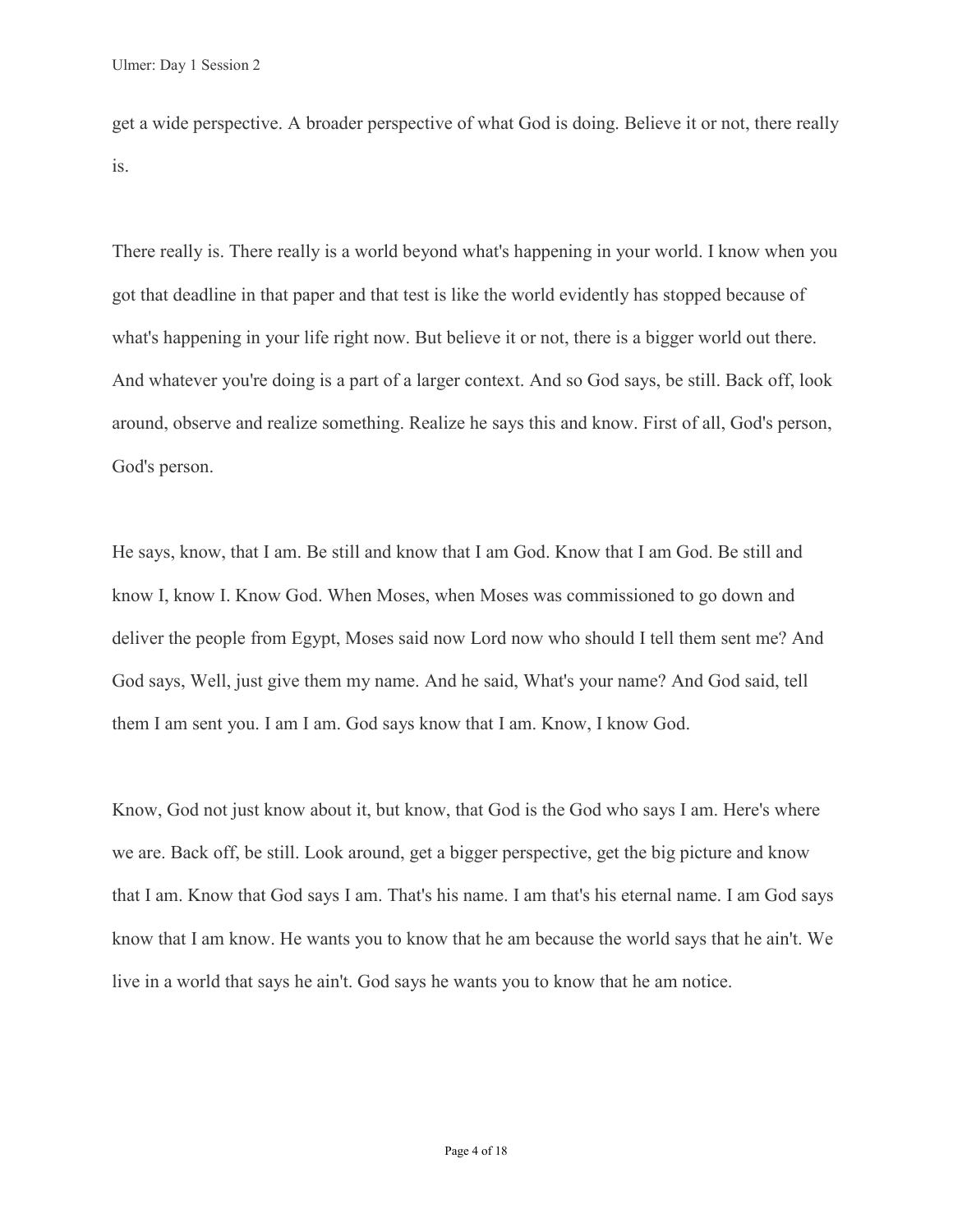He says, know, that I am. I am. He said, Moses, tell them that I am sent you. So what's the rest of your name? Well tell them I am that I am sent you. I am. I am. It's almost like a blank check. I am what I am blank. Some in order to follow that I am something ought to complete that sentence. I am what am you? I am. I am. What do you need me to be? You fill it in. What do you need God to be right now?

A provider. I know that I am. I'm Jehovah Jira and the Lord who provides. Do you really know that God is a provider? Do you know Him as a provider? Not just know that you've heard about Him being a provider. To know that he is a provider. No. God says, be still long enough to know who I am now that I am God and I am what you need, you fill it in. What do you need him to be today? In order to know that he is that take a chill pill.

Be still. Back off. Slow down. Get the bigger picture. He says, be still and know Gods person know that I am. Know that he always is am. He always has been am. He never was was he never will be will be. He just am. It speaks of the eternal isness of God. Who dwells in the perpetual nowness time. He's beyond time. He's beyond the moment with God. He always am is bad English, but it's good theology. And God says he wants you to know that not just know about Him, but to know him.

And sometimes in order to know that you got to back off, slow down, put on the brakes. Chill long enough to realize as you look around long enough to realize that God still is God. Now look what else he says. Not only does he want you to know his person, but he wants you to know his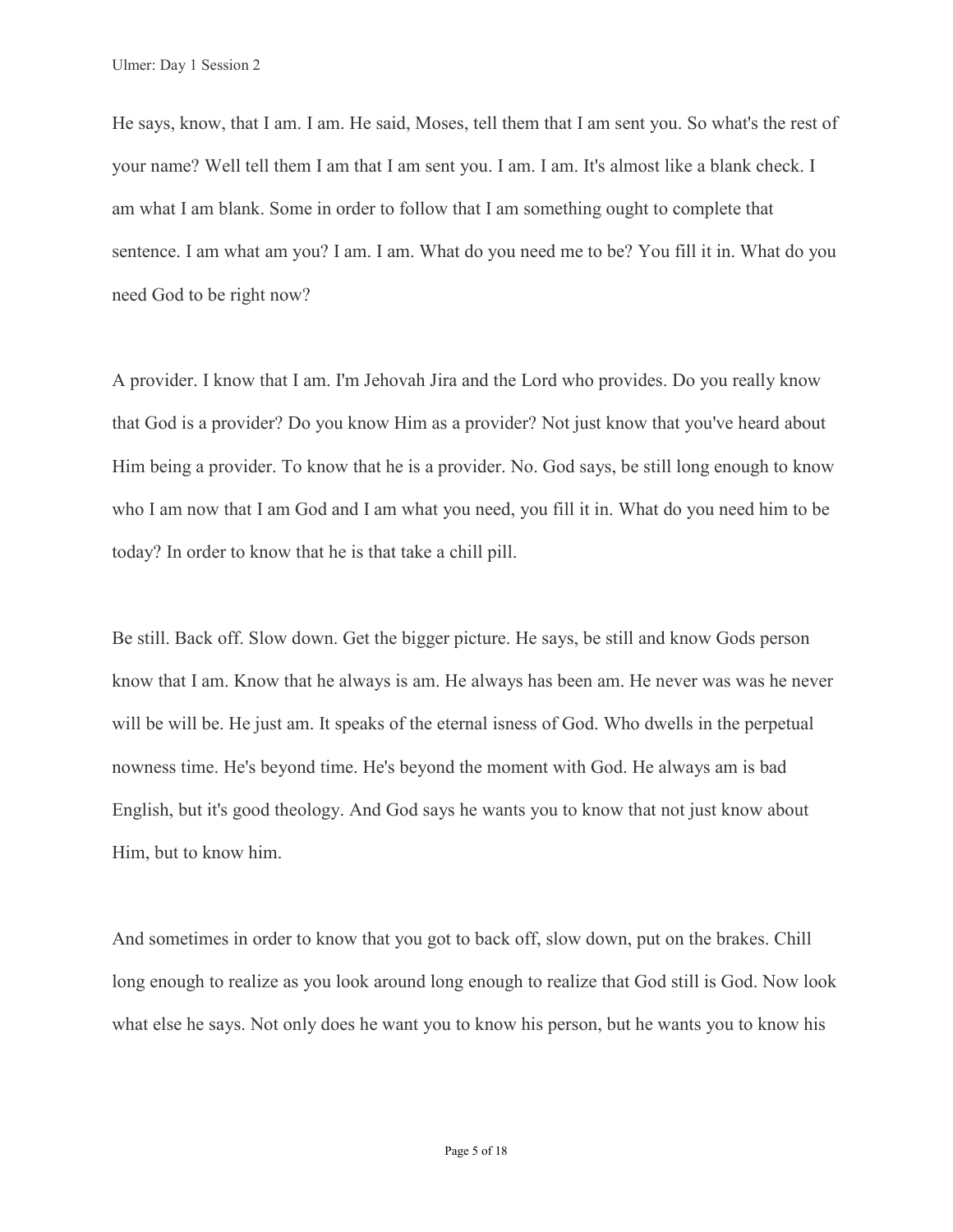plan. He says this, know that I will be exalted. Don't you miss this? Because some of you are in a position right now, and you're wondering that you're wondering whether he will or not.

You're wondering whether you gonna come out or what you're in right now. You're wondering how, as I said earlier, you're in that tight place. God says, know, that in the end I will be exalted. And he wants you to know that where you are right now, even as I speak, God says, know, that I will be exalted. He affirms. He affirms that he's going to have the last word. My little boy, my little boy, seven years old, seven years old. I don't know how children learn this, but he decides he's going to have the last word now in our house.

You don't talk back. If you don't talk back. I was a little boy. I would talk back or say nothing to my mother or roll my eyes at my mother. And she would say, if you roll it again, you'll pick it up off the floor. If you roll that eye, I tell you what you do. Roll it one more time. I didn't know we're going to roll you out one more time. You will roll it across the floor. You don't roll your eyes. You know, Mama and Daddy always had the last word in our house. And I'm trying to be a good parent. I'm teaching my child the same thing, right?

And so I discovered it. My child will say I'll say something and say, and I'll say, Kendon, that's it. That's it. It's over. And he'll walk away saying this, [mumbles]. I said, what? What you say? What does he say? Who teaches these kids to lie like that? I don't understand nothing to another, but he's determined to have the last word. You know what God says? I'm going to have the last word when it's all said and done.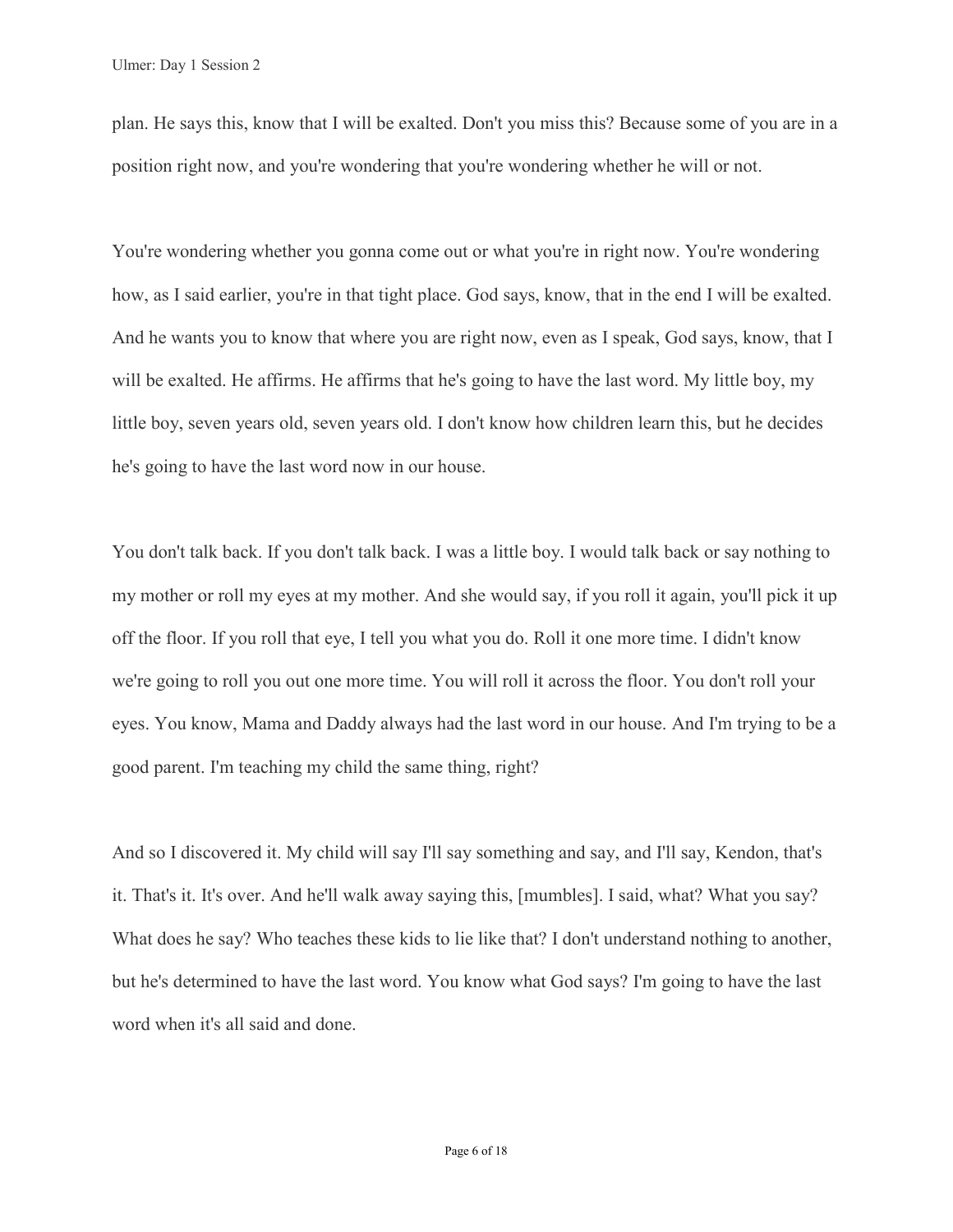Ulmer: Day 1 Session 2

I'm going to have the last word. When it's over, I will be exhausted. In the end, we win. God says, back off long enough. Chill long enough. Settle down, stop. Slow down long enough to know that I am God and that I will be exalted. That's so hard to believe sometimes that sounds good in a Sunday school class, but that's tough in the integrity of life. And he got doesn't back off from it. The discipline of stillness. How much time do you spend with the Lord? I'm not talking about the perfunctory quiet time.

I don't know what it quiet time sounds kind of spiritual. I'm in my quiet time. Don't interrupt me. I'm in quiet time, not talking about quiet time. I'm talking about time with the the line. How much time do you deliberately pull away from the crowd? The classes from the professors praise the line from the books, the computer and just back off and realize that God is still in charge, where I live, where I live and where I minister. That's hard sometimes where I live and where I minister and I see the things that are happening in the city, in the neighborhood and the communities in which I live in which I minister.

And that's hard sometimes, but as difficult as it is, it just reinforces to me why God said, do this, because this point is it does not matter the way it seems. In the end, God says, I will be exalted and I'm still God. I'm still in charge. That amazes me sometimes when I see the stuff that's going on, what I see the stuff around me when I see the stuff in our neighborhood, when I see the stuff in our community. And God says I'm in charge. You got to move on to the next phrase where he says, and I will be exalted, which means it does not.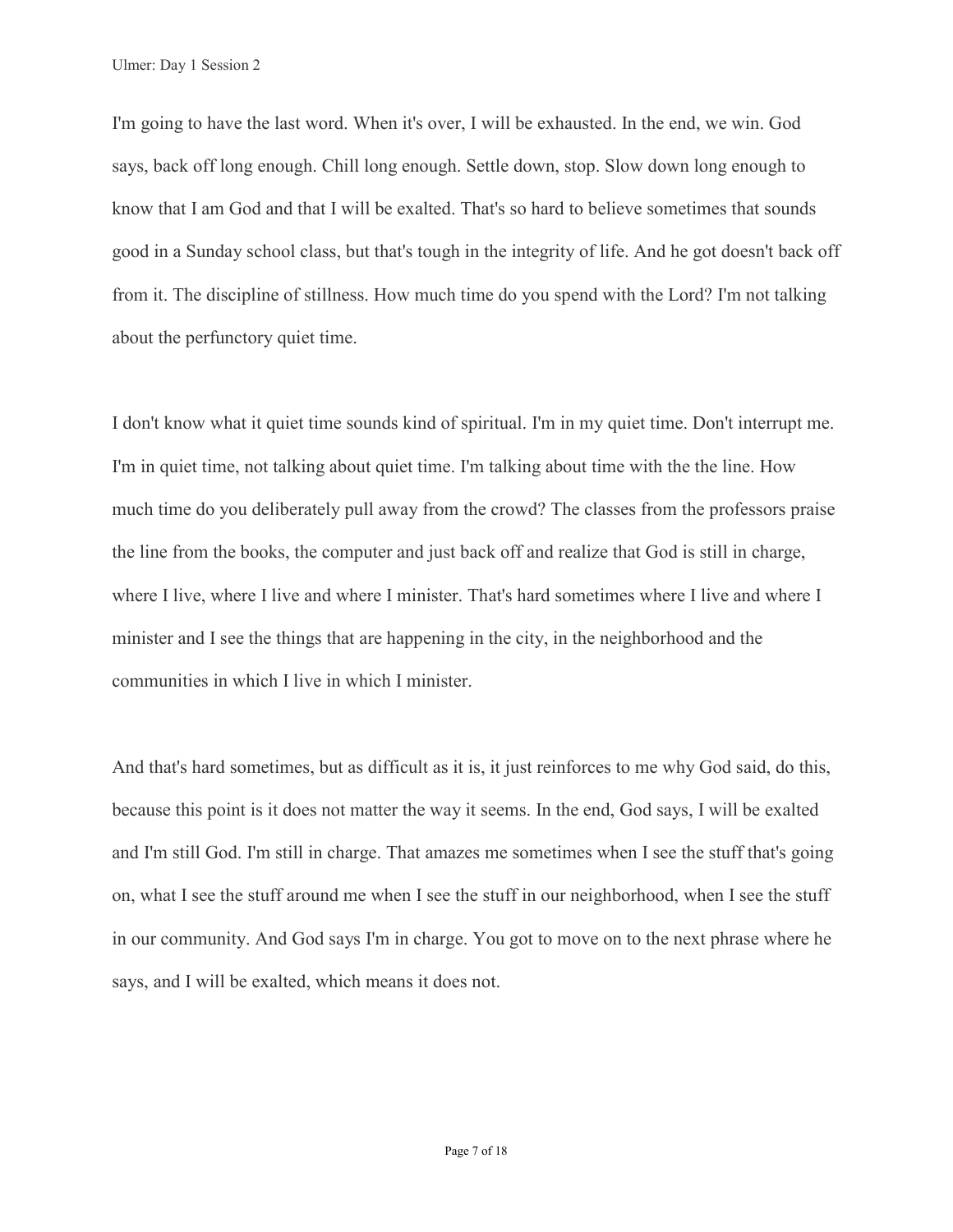Ulmer: Day 1 Session 2

Which means you can't close the book now. Just not over yet. And God says, in the end, I will be exalted. It's kind, it's kind of like what I said in the New Testament when it says that the time is coming, the time is coming when every knee show bow and every tongue shall confess that I like that's a pretty good deal. I like that because what he does is he gives you a choice. You got an option. You can bow now or you can bow later.

But you will bow. Every knee, shall bow every tongue shall confess. God is saying, what in the end I will be exalted. You get that in your spirit. Get that in your bones. Get that in your mind. Get that in your heart that it does not matter what's happening in your life right now. God will be exalted. Does not matter how dark it is. Does not matter how difficult it is. God will be exalted does not matter how tight your place is. God will be exalted now.

His point is, you're not gonna know that if you don't slow down, slow enough. So he says back off. Let's go back to the text. He said this. He says in verse eight, behold, the works of the Lord that were behold, literally means to look at evidence. This word means to grasp something by insight, it means to see something and interpret it and to see the meaning behind it. Not just look at it on the surface, but it means to look at evidence and by insight come to a conclusion.

He saying, look around, behold, the works of the Lord. Here's the paradox of that. It is that no matter what situation you're in right now, if you keep looking, you'll still see the works of the Lord, you will still see the visible, evidential manifestation of the power of God in your life. And that's hard to do because we become so myopic. We become so narrow, so narrow in our vision, we can only see so far we can only see and we only see with tunnel vision.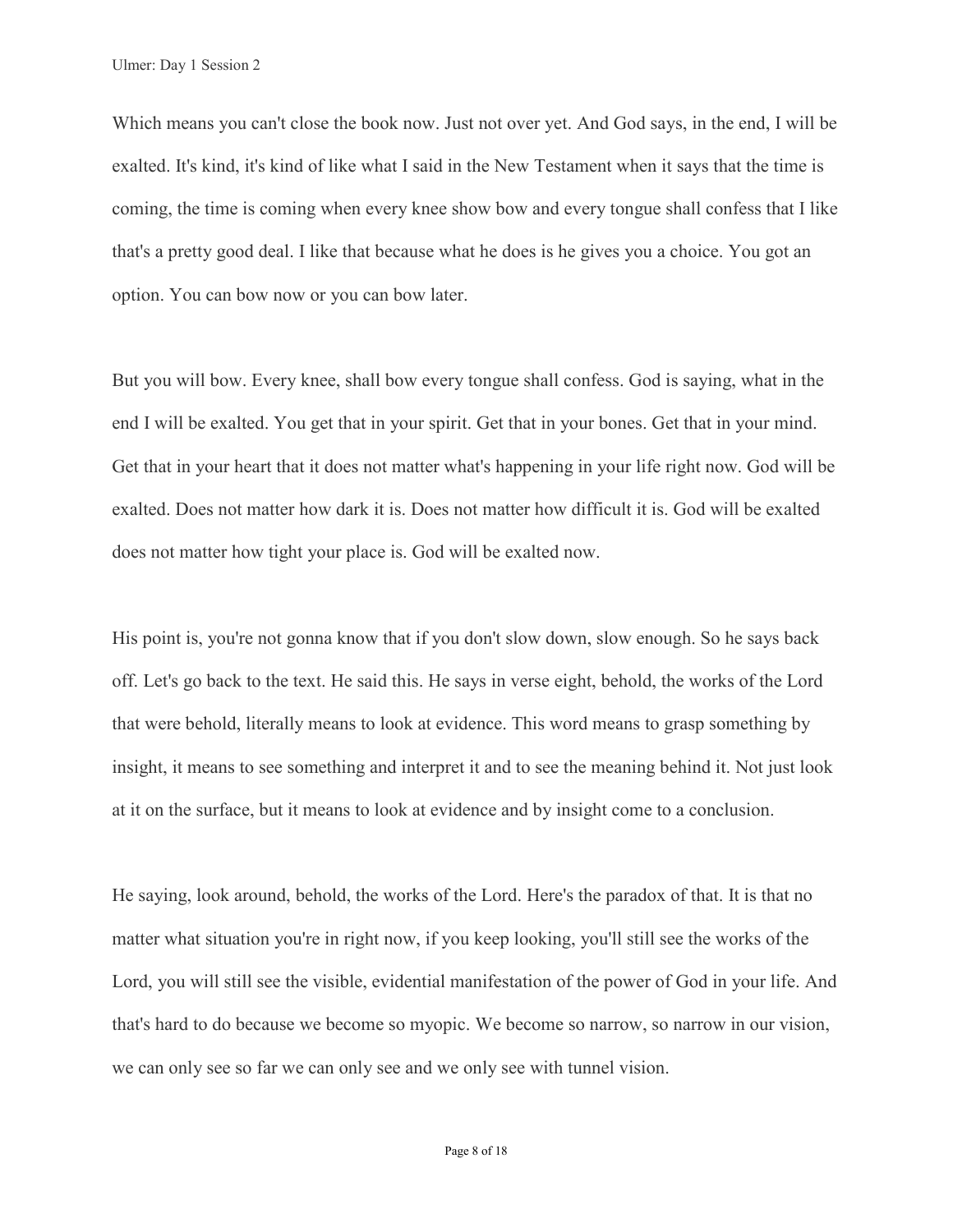Ulmer: Day 1 Session 2

That's what God meant when he said to us that he is the God who will provide. Jehovah Jireh, The God who will provide is the God who will make provision. And it's hard for us to see that. Sometimes he says, I'm a God who will provide. Provide is a compound word. The root word is video. Video, which means to see, to see, to see, to see. The prefix is pro, which means before got this, I am God. I am the God who will provide. He says, I want you to back off and know that I want you to see that I'm in control.

I want you to see that I'm going to be exalted once you see that I will have the last word. And he says, I will do that because I'm a God who will provide now, he says, in order to see that you must look around you. That's a problem with us because we can only see. We only see with tunnel vision. God says, I'm the God who will provide. Listen. The word provide means to see, listen to see before pro. Video. Good word means video to see prefix.

Pro means before God says, I'm the God. Listen. Now, I am the God who will provide in order to be the God who will provide. He is the God who can see before. Therefore, he is a God who can make pro vision because he has pre vision. Did you get that? You didn't get it? You missed it. Y'all too quiet, [inaubible], you missed you missed he whole thing. I'll say it again. I said, God is a God who can make provision because he has prevision.

He is able to see before. See here's our problem. Our problem is we're myopic were myopic we can only see in the right now. Somebody's right now, as you hear my voice, you can only see what's happening in the right now. You got a problem in the right now. A difficulty in the right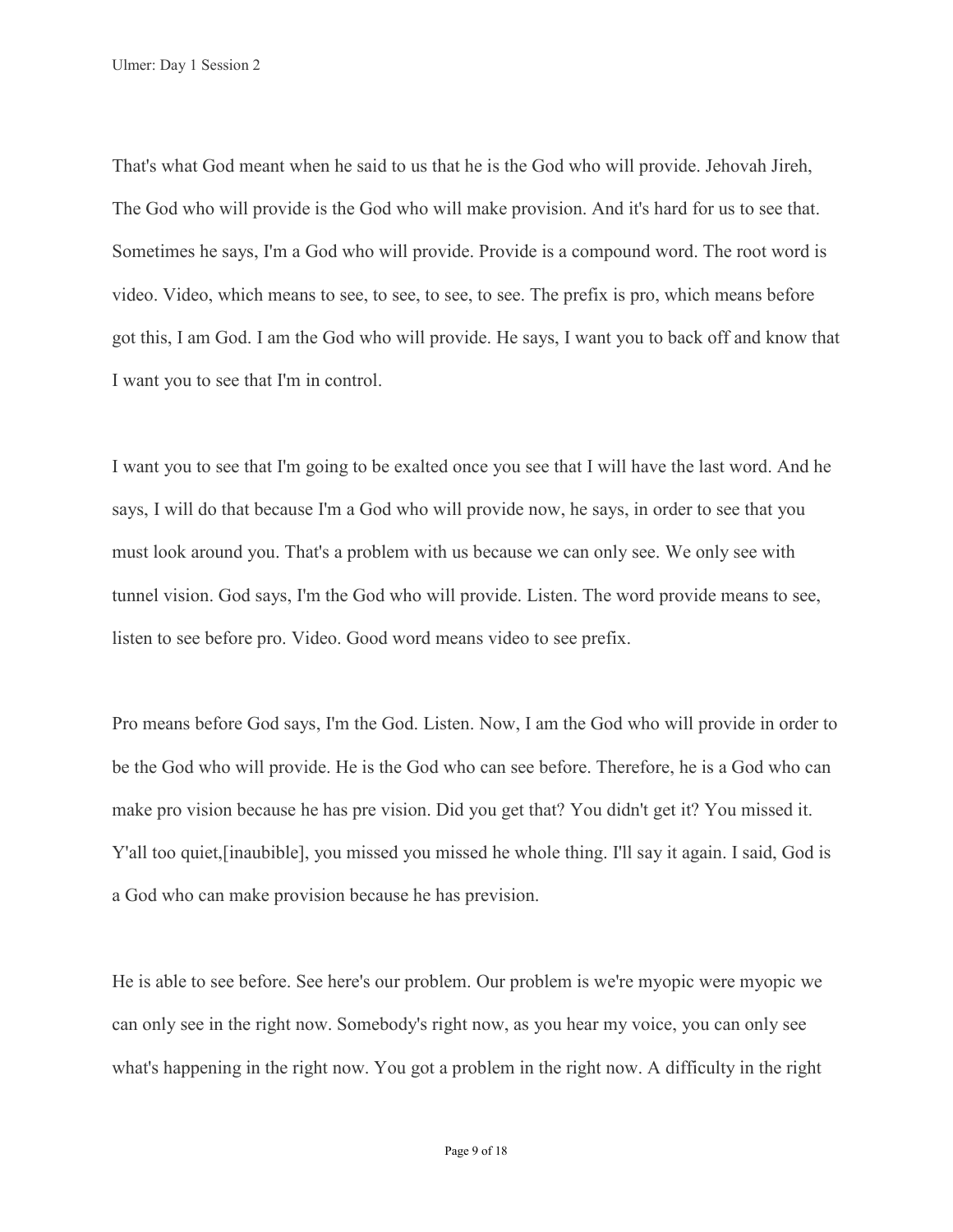now, a question in the right now, a decision in the right now, a set of circumstances in the right now, a dilemma in the right now. And that's as far as you can see now while you're back here in the right down dealing with this problem.

God is down the road and he's not in the right now. He's in the not yet. Now, while you're back here in the right now pulling out your hair, standing up all night, breaking out in hives, hair falling out, your nerves are bad, can't eat, can't sleep. Got a bad attitude. Can't concentrate, flunking all your exams in the right now. God's way down the road in the not yet. Now, by the time you make it with that problem from the right now to the not yet.

By the time you get to the not yet God has moved the problem from the not yet to the no longer. And he does that because he had already provided the answer before you got that. He could do that because he has pre vision. He saw you coming and he's going to have the last word. Now, if you back off, be still, take a chill pill. Slow down. Exercise. Stillness long enough. He says, you'll see that the God will be exhausted. What are you facing right now?

What dilemma are you facing if any? Let me tell you what everybody else in tell you what. Everybody in his room. Everyone in this room was in one of three places. Some of you, some of you, some of you came in this room this morning with a problem. Some of you came with the problem. Other of you came and you came in here praising God, lifting Holy hands. Hallelujah. Because you just left the problem. Now, if you're not in that first crowd and you're not in that second crowd, you're in the third crowd.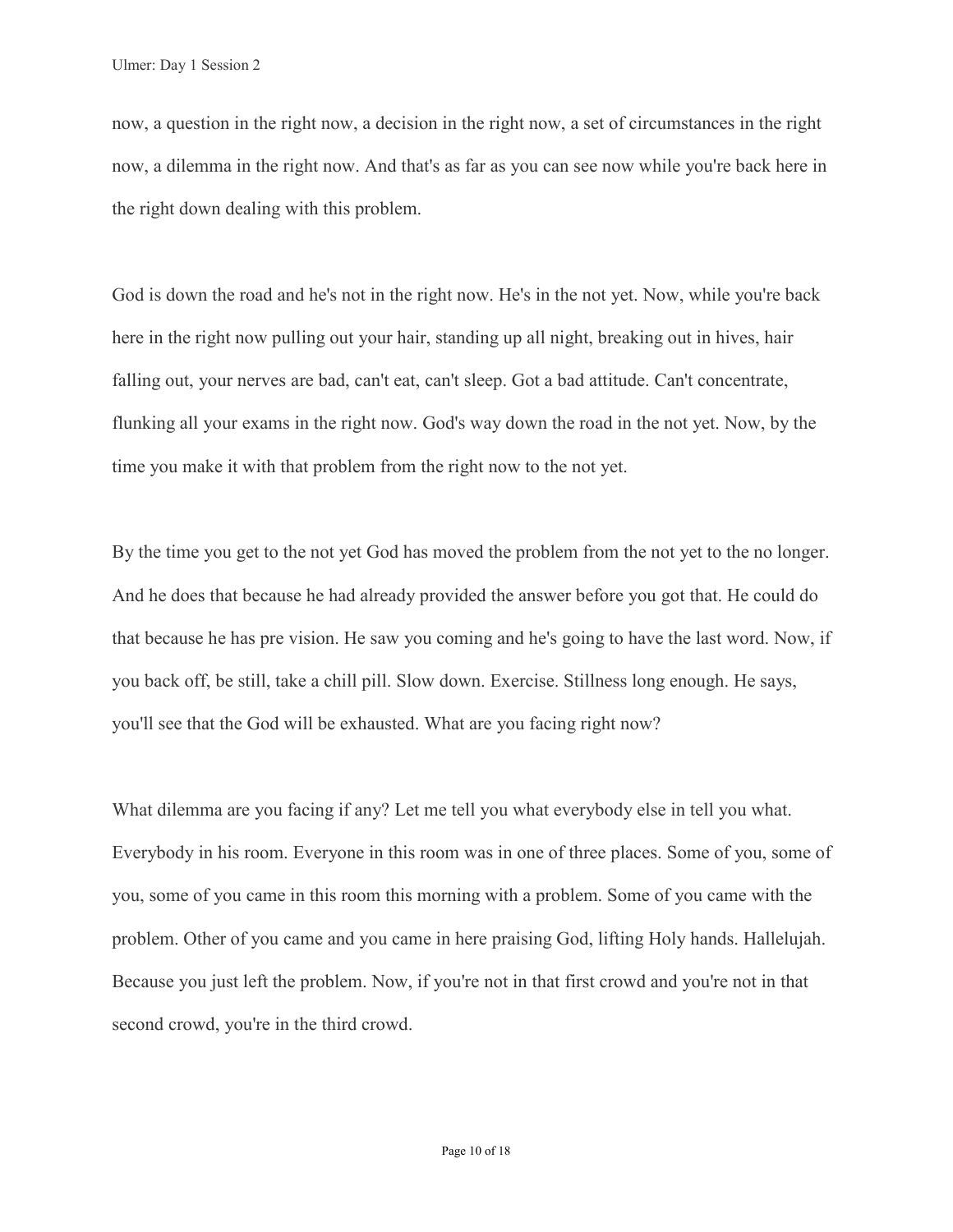My third crowd. He has. If you didn't just leave a problem and you don't have a problem right now, you're on your way to a problem. Stick around, keep living somewhere down the road. There's a problem waiting on you. Here's what God says. By the time you get there, he's already there and he will be exalted. And he wants you to know that. Go back to the text. He has. Now watch this. This whole passage, this whole Psalm is tied together. A little word selah in verse three.

You see the word selah. He said again in verse seven selah. He says it again at the end of verse eleven, he says, selah. It's the word that's using various contexts. It's used in literature to tie together various strolls in a poem. Standards in a poem. It's used in musical context. It's used, it's used following a great fortissimo. It is a term that ties together what has been said or done with what is about to follow. It's a word that says now something has been said and what has been said is so important.

Take a moment to contemplate that. Think about that. Arsenio would say it's the word it makes you go hmm. It makes you stop and think about what is said before you move on to the next issue. Let's go with it. First of all. So he says this. He says, when you are still with God, he wants you to know the confidence of His protection. Verse one says, this God is our refuge and strength, a very present help in trouble. God is our refuge and strength. When he said refuge, when he's a refuge. In the Jewish mind, lights went on, bells went off.

They automatically knew what he was speaking of when he said at refuge, because they knew that when God gave them the promised land, that he had given clear instructions that they were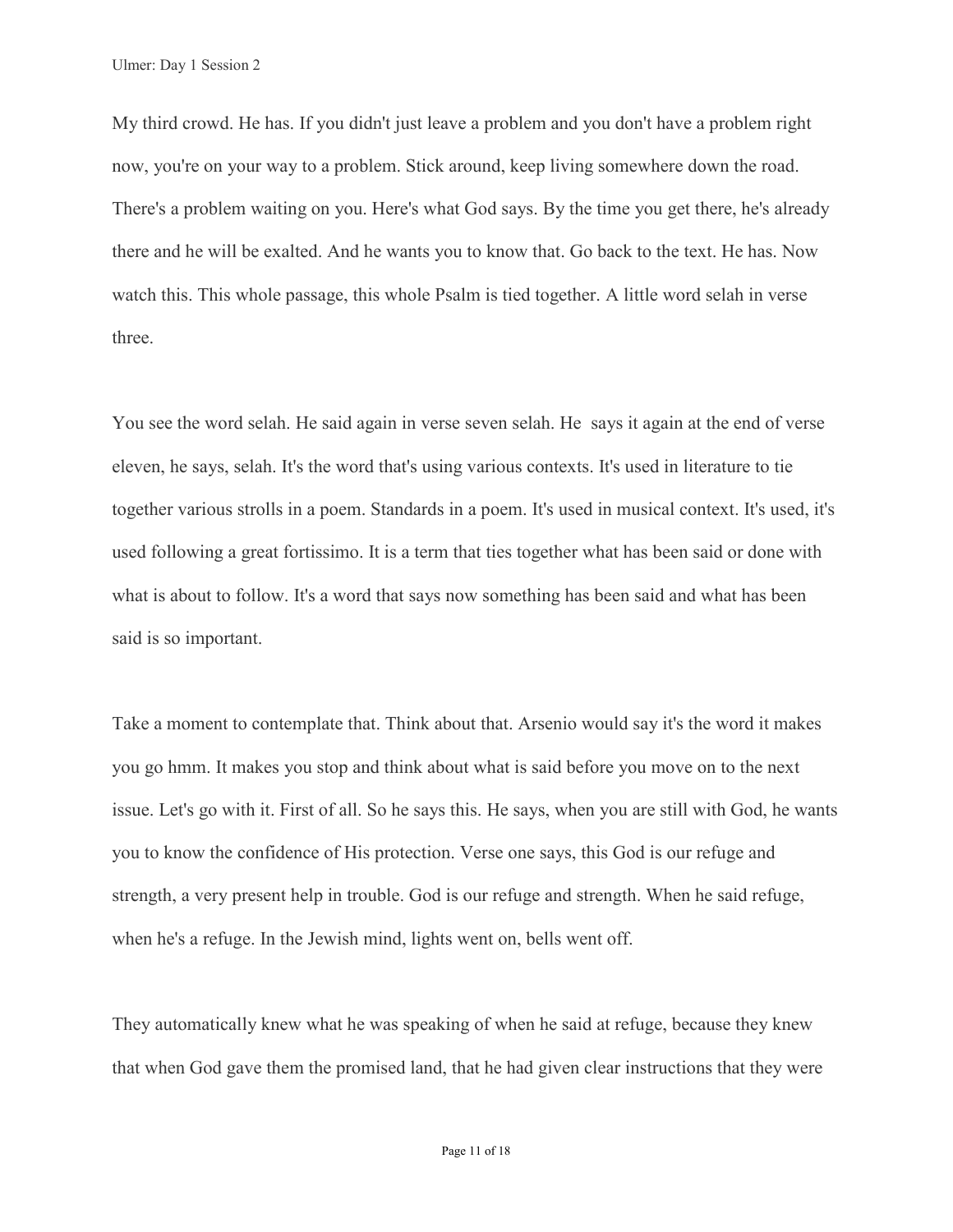to divide that land on either side of the Jordan River. And on either side of the river, there was to be three cities on each side, a total of six cities designated as cities of refuge. Now watch this. Now, God, this is, he says, designate the landmark out the land so that six cities on either side of the Jordan River are designated as cities of refuge.

Which means this. These were cities to which one could run when you were in trouble when you committed a crime. And so to avoid the vengeance of the relative of that person to whom you had committed the crime, if you could make it to the city of refuge, you were considered safe. You on safe ground. It was a place to run when you were in trouble. Now let me ask you a question. Where do you go when you're in trouble? What's your outlet? What's your refuge? Where do you flee when you have a problem?

On some campuses? Not this campus. On some campuses, there are those who run to the bottle alcohol thing on some campuses, not this campus. They are those who run to drugs on some campuses. Not this campus, that those who run to elicit sexual relationship. Not on this campus. Surely not on this campus. Not on this campus. Can I get a man or somebody? Well, maybe there is on this campus. But anyway, where do you run? Where do you run? When you're in, that when you're stressed out, where do you run? When you're in trouble and you can't go any further?

Where do you go? Where do you run? God says this. He says, God is our refuge. He says this. He is a very present, very present help, is very present. That word is the idea of a well proven. Watch this. He says, this God, God is a God with a track record for being a helper. It's on God's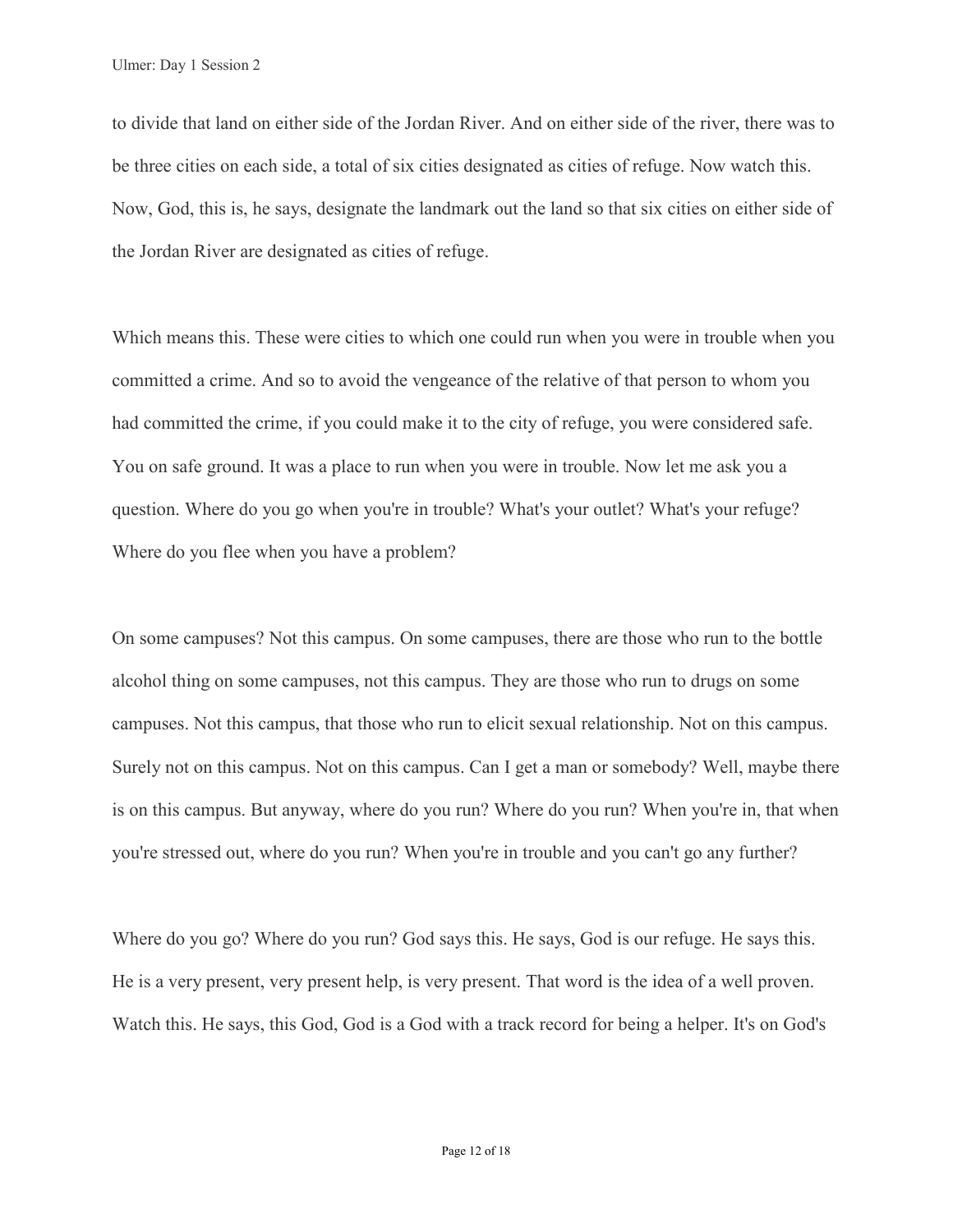resume that he's a helper. He's well experienced in helping. Now, let me tell you something. How often do you share testify witness to others of how God has helped you?

You know, I never went to a Christian school, so I'm not sure about the sociology on this place. I mean, do you guys witness each other? I mean, I don't know. Is that allowable? I mean, I know you do when you go out into the community, go to the community. But, I mean, I don't know. Do you guys do that? Do you guys share with each other witness the Lord did this or that? Is that okay? Okay. Yeah. God needs somebody to tell somebody else what he's done in their lives.

He says, God the well proven of well proven, very present help. And he wants you to know that. Look what else he's here. He says this. He wants you to know the confidence of His protection. Then anyone should know this. The comfort of his provision. You're gonna love this. Don't miss it. He wants you to know the comfort of his provision. Notice the flow of this text. Don't miss this. Okay? Now it's going to read a little different than your book in mind. I'm reading King James.

I'm kind of outdated, but that's all right. You read the one you have. Get the flow of it. Get the idea of it because I don't want you to miss. Notice this what he says. He says this God is our refuge. That is our strength. Very present. Help in trouble. Watch. Verse two. Watch the flow of this. Therefore we will not fear, though the Earth be removed, mountains to be carried into the midst of the sea. Waters there a roar and be trouble, mountain shake with a swelling thereof.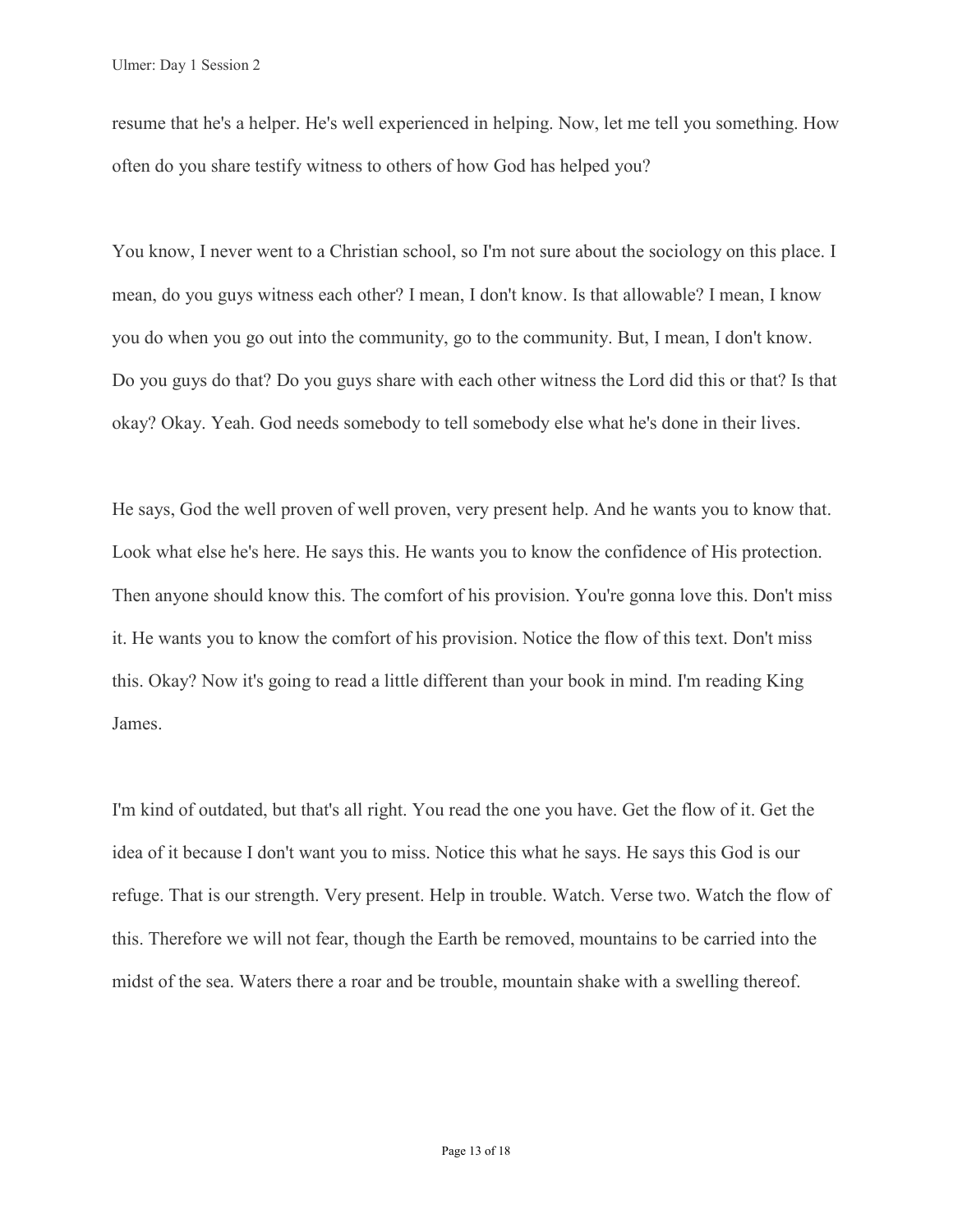Anybody got an NIV or NASB watch this. He said this, though the Earth give way, the mountains fall into the heart of the sea, though its waters roar and foam and the mountains quake with their surging. Then he says, selah, which means, Did you get that? Give it to you again though the Earth give way, mountains fall, harder the sea, water is roar, mountains quake with their surging. Watch the flow of the text. Don't miss this. Don't miss this. Come down to the next verse and put the two together.

Verse four says, there is a river. Did you get that? Now in most of you some of your verses, you may notice that in verse for the there is is in italics, which means it's not in the original text. In fact, verse four really begins with a river. You with me now watch this. Watch the flow of the text and watch where he's going. He says this, though earth give way, mountains fall into the heart of the sea, waters roaring, waters forming, mountains quaking mountain surging. Hmm a river.

Did you get it? No, you didn't. You missed, you missed that. You missed that. Watch the flow of a text. You gotta get it. You gotta get. Give it it to you again. Earth give way, mountains fall, earth is quaking, waters roaring, waters foaming, mountains quaking, a river. You imagination. I got wake you up. See what he's doing. Watch what he's doing. Remember I told you, hmm selah is a word of contrast. It means something's been said over here that's connected with what's about to be said over here.

Don't watch it. Watch it. It says it. In that first passage, he paints a picture of total devastation. Total calamity is a person. Listen, listen. It's the person whose life is it's crumbling all around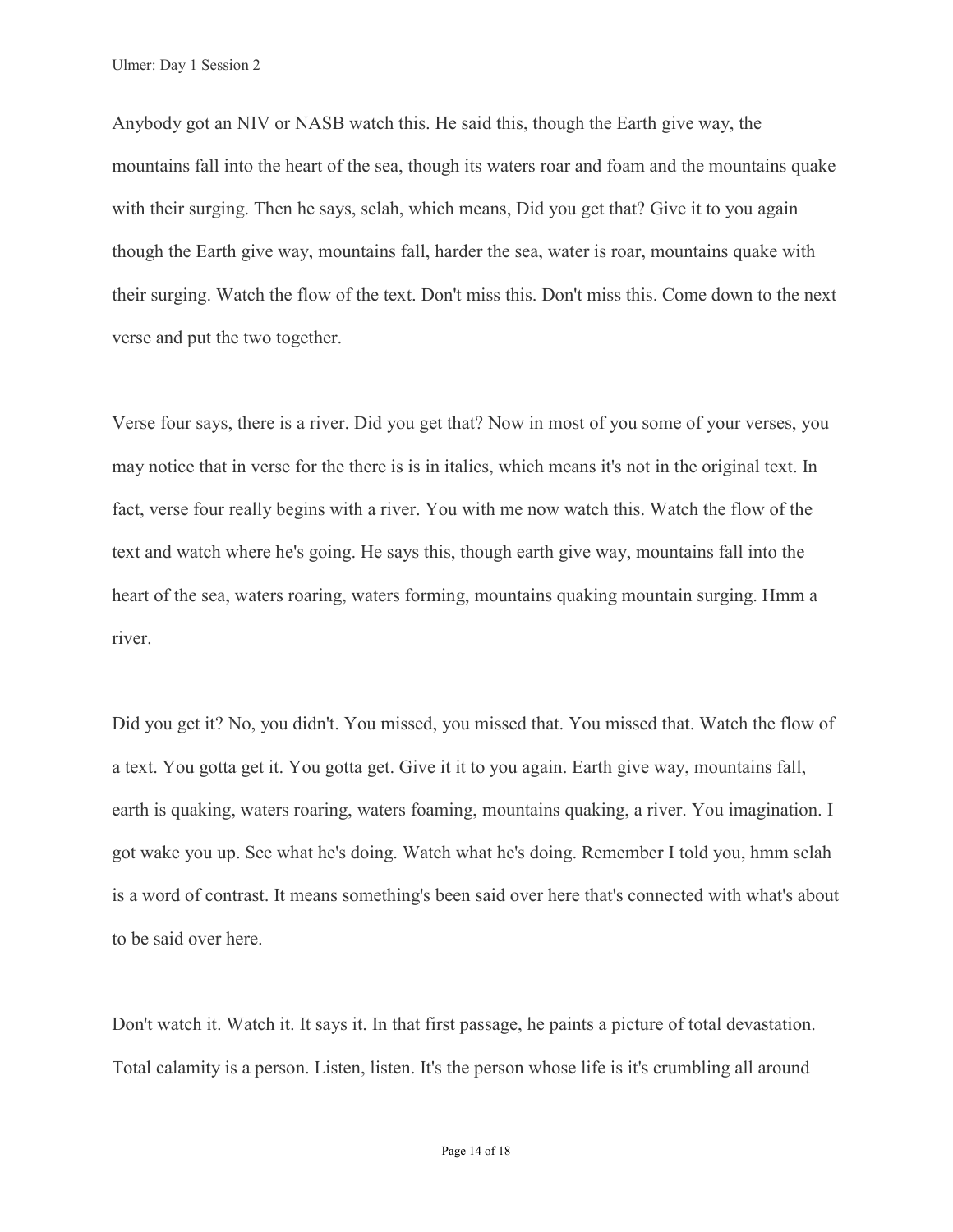them, whose dreams are blasted. Trouble on every hand. And in the midst of that trouble in the midst of that chaos, says a river. You didn't get it. I'll give it to you. Watch it, watch it, watch it, watch it, watch it. You said this, though the Earth give way, mountains fall into the heart of the sea.

Waters roaring, waters foaming, mountains quaking, rambling shaking, rambling rolling crowning on every hand. Devastation all around. Hmm a river. Yeah, I didn't get yet. You didn't get it yet. He's saying with all of that devastation, there's hope, he says, I see this junk all around me, but in the middle of it, I see a river. Now, what's this oftentimes a scripture metaphors for watcher, are you to speak of the Godhead. In Jeremiah 2 the Father God is spoken of as a fountain. In John Four, the Son Jesus has spoken of as a whale.

And in John Seven, the Holy Spirit has spoken of as a river. Now, watch this. You're gonna love it. He's saying this with my life combining all around me, trouble on every hand can't feel my way out. It feels as though this Earth is quaking all around me. Mountains falling. Earth is roaring. Billows are roaring, waves are tossing two and fro. In the middle of all of that, a river. He says I'm stabilized. Listen, listen. I'm stabilized when I see the river in the midst of the devastation.

Now listen very carefully. That river symbolizes the presence and power of the Spirit of God in your life. Because what's the catch? The catch is? It is the Spirit of God whose power is manifest on the inside, in spite of what's happening on the outside. It is the Spirit of God who maintains me, strengthens me, encourages me, inspires me in spite of Earth quaking, mountains roaring,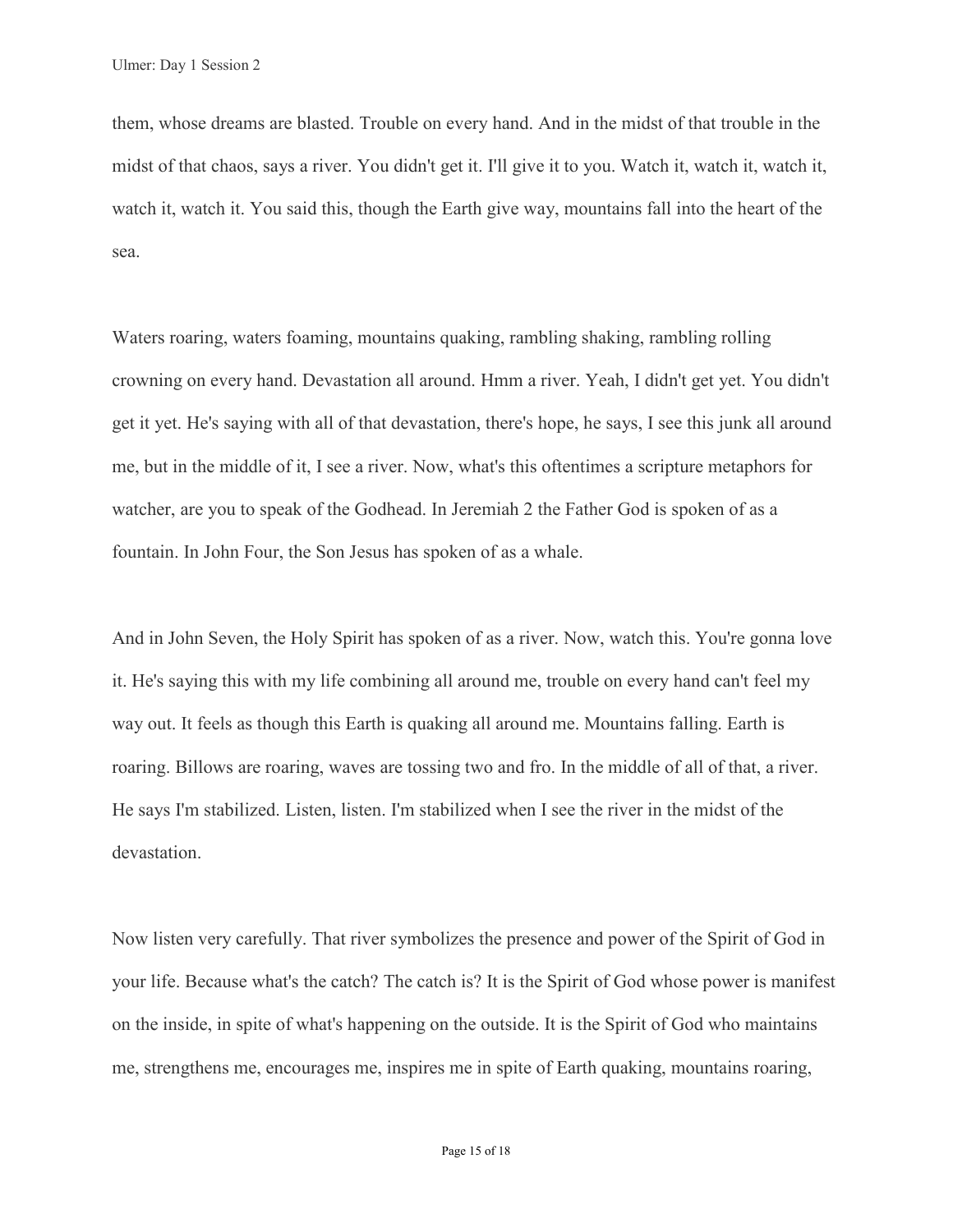waves tossing, free, billows dashing, in spite of the times when it seems as though my life is falling and crumbling all around me.

So he wants you to know that he wants you to know about the comfort of his provision. Here's the last thing he gives you a close with. And this he wants you to know this. Don't miss this. He says this. He wants you to know something about the commitment of His promise, not just the confidence of His protection and not just the comfort of His provision. Here's the last thing, but the commitment in His promise. Here's what he says. He says in verse eleven, the Lord God of Hosts is with us.

With us. Now what is? He says? I will not fear, because in spite of what's happening in my life, I am encouraged and sustained by the river, which is the presence and power of the Holy Spirit in my life. Ten says this God makes a promise to me. God promises that he will be, listen now, he will be with us. God says he will be with us. He says he will never leave you. He will never forsake you, he says, as you exercise a discipline of stillness, you will realize his commitment to His promise and his promises.

He'll never leave you. Now watch what he says. He says this. He says His promise is that God is with us. Watch this now. God is with with us. God. God. God. God. God. God. God, who's one of many names is El El El you know El Shaddai. You know El El El El. He says, He's God who is El. And he says, he is with us. With us. With us. With us. The Hebrew phrase with us is the phrase is the word that means it is the word emanu.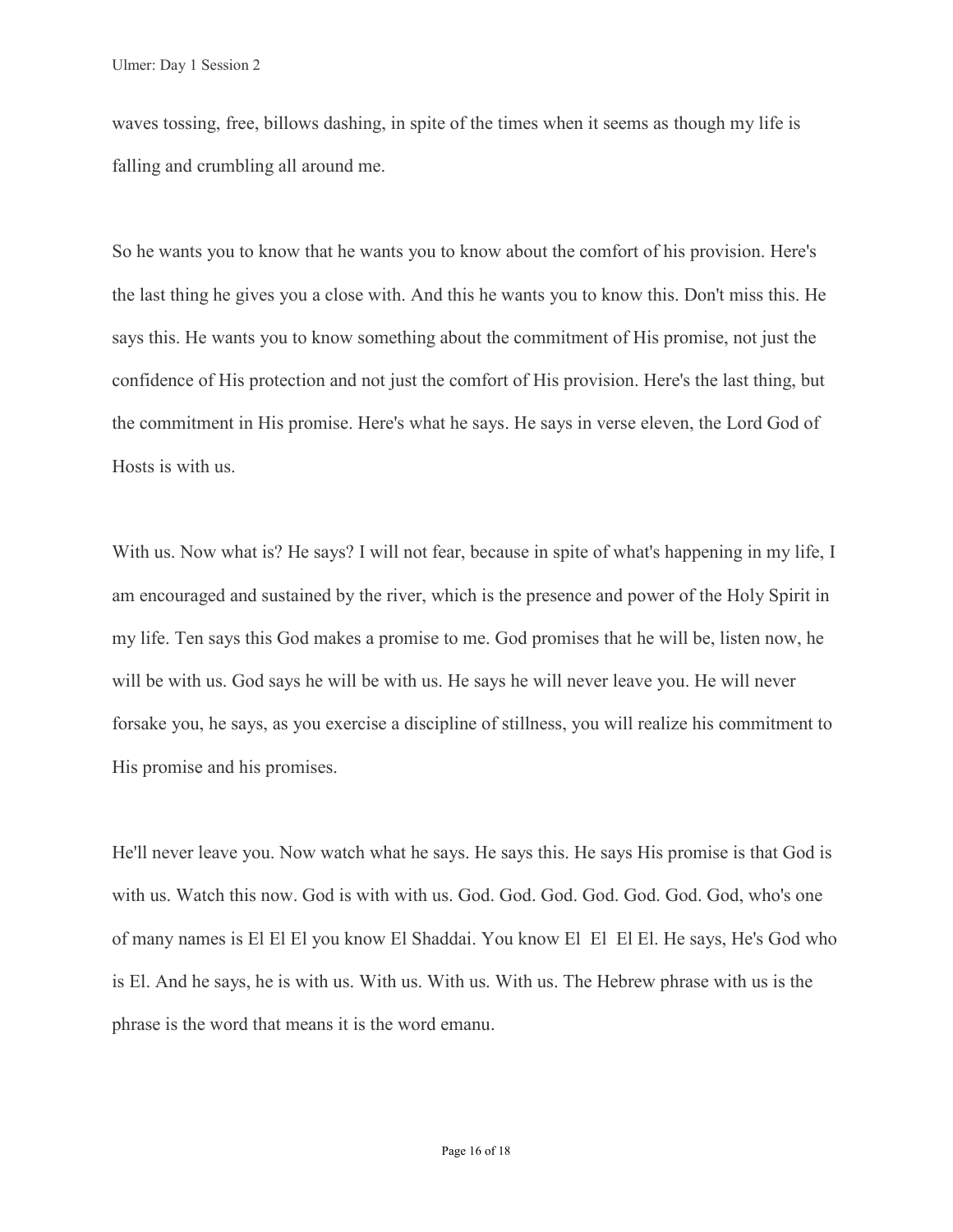Emanu, emanu. God is with us. His name is El El. In the midst of my trial, he is El God El God. And he is emanu. He is with us, Emanu, with us. El is God. In the midst of my trial, he is emanu. He is El. He is with us, emanu. His name is El. emanu. El emanu el emanu El that's his name El. And he is emanu. He is with us, emanu El. Emanu El, emanu El that's his name. Emanu El Emanu El, emmanuel.

Emmanuel. Emmanuel. There it is Emmanuel, and his name shall be called Emmanuel. He shall save his people from their sins. He is God Emmanuel, who will never leave us or forsake us. Now, if you're running too fast you're going to miss that because you're going to feel forsaken and every one of us in this room at one time, one other.

If you tell the truth has felt forsaken. Whenever you feel forsaken by God, it is because you're moving too fast. If you turn around and you look and God is not there, guess who moved. He says, I'll never leave you nor forsake you. The discipline of stillness. Know that he is God. Father, how we thank you for your word, for your truth, for your inspiration. Well, I thank you, Lord, for every student here today. And I thank you for how you are and how you will manifest yourself to them.

I thank you, Father, for how you will keep your promise to them, that you will never leave them, nor forsake them. Father so often we believe that because we are in a Christian school or because we here on this campus, we're not expected to have many problems. We're not expected to see many storms were not expected to go through many valleys. [Inaudible] because we're in this campus, sometimes we feel as though we're not expected to ever be discouraged. And yet in the